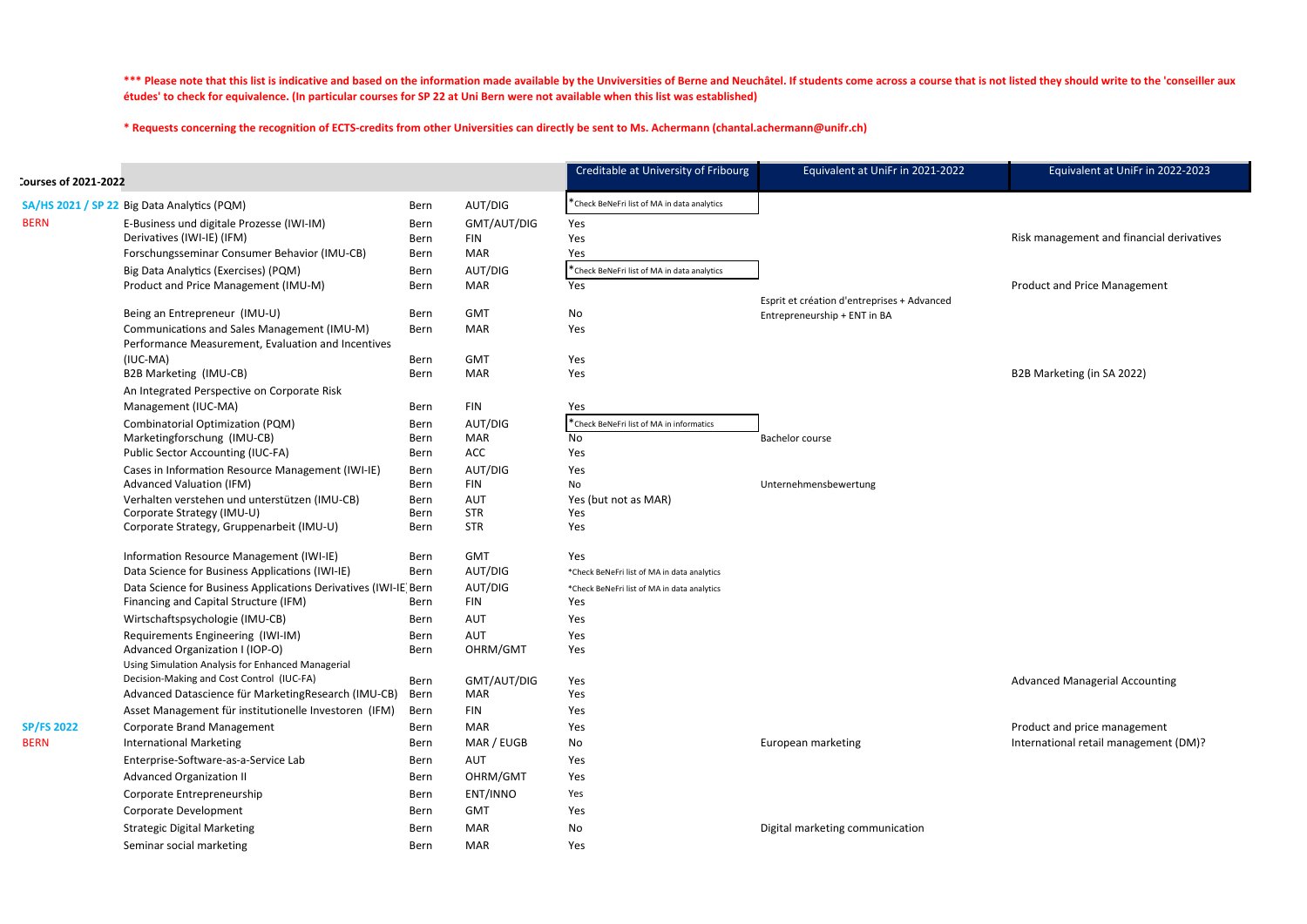| o      | Overlaps with bachelor courses at UNIFR / Advanced       |
|--------|----------------------------------------------------------|
| эs     |                                                          |
| 0      | Research methodology (Furrer)                            |
| эs     |                                                          |
| эs     |                                                          |
| эs     |                                                          |
| эs     |                                                          |
| O      | Overlaps with bachelor courses at UNIFR                  |
| эs     |                                                          |
| эs     |                                                          |
|        | Cannot be accepted as a course as it is a bachelor-level |
| o      | course                                                   |
|        | Cannot be accepted as a course as it is a bachelor-level |
| o      | course                                                   |
| 0      | Cannot be accepted as a course as it is a bachelor-level |
| o      | Cannot be accepted as a course as it is a bachelor-level |
| о      | course                                                   |
|        | Overlaps with courses from the Chair of finance          |
|        | and potentially Bachelor courses                         |
| 0<br>о | Operations management                                    |
| o      | Compétences managériales                                 |
|        |                                                          |

|                   | <b>Digital Business Transformation</b>                                        | Bern                               | <b>GMT</b>             | Yes      |                                                                                                                      |                  |
|-------------------|-------------------------------------------------------------------------------|------------------------------------|------------------------|----------|----------------------------------------------------------------------------------------------------------------------|------------------|
|                   | International Human Resource Management                                       | <b>Bern</b>                        | OHRM/EUGB              | Yes      |                                                                                                                      |                  |
|                   | Economic Analysis of Extreme Climate Events                                   | Bern                               | <b>AUT</b>             | Yes      |                                                                                                                      |                  |
|                   | <b>Information Systems</b>                                                    | Bern                               | <b>DIG</b>             |          |                                                                                                                      |                  |
|                   | Management and Entrepreneurship                                               | Bern                               | ENT/INNO               | No       | Overlaps with bachelor courses at UNIFR / Advanced                                                                   |                  |
|                   | Seminar in managerial accounting                                              | Bern                               | <b>ACC</b>             | Yes      |                                                                                                                      |                  |
|                   | Research seminar marketing                                                    | Bern                               | <b>MAR</b>             | No       | Research methodology (Furrer)                                                                                        |                  |
|                   | Research seminar consumer behavior                                            | Bern                               | <b>MAR</b>             | Yes      |                                                                                                                      |                  |
|                   | Seminar HRM                                                                   | Bern                               | <b>OHRM</b>            | Yes      |                                                                                                                      |                  |
|                   | Open data and open government                                                 | <b>Bern</b>                        | <b>AUT</b>             | Yes      |                                                                                                                      |                  |
|                   | Seminar empirical finance                                                     | Bern                               | <b>FIN</b>             | Yes      |                                                                                                                      | Finance emprique |
|                   | Investments                                                                   | Bern                               | <b>FIN</b>             | No       | Overlaps with bachelor courses at UNIFR                                                                              |                  |
|                   | Seminar organizational field experiment                                       | Bern                               | OHRM/GMT               | Yes      |                                                                                                                      |                  |
|                   | Seminar information systems                                                   | Bern                               | DIG/AUT                | Yes      |                                                                                                                      |                  |
|                   |                                                                               |                                    |                        |          | Cannot be accepted as a course as it is a bachelor-level                                                             |                  |
| <b>SA/FSE2021</b> | Financial Accounting Fundamentals* 5AF2032                                    | Neuchatel ACC                      |                        | No       | course<br>Cannot be accepted as a course as it is a bachelor-level                                                   |                  |
| <b>NEUCHATEL</b>  | Marketing Management* 5EN2037                                                 |                                    | Neuchatel GMT/MAR      | No       | course                                                                                                               |                  |
| MA in Mngt        | Strategic Management* 5EN2038<br>Méthodes quantitatives pour managers 5MI2009 | Neuchatel STR/GMT<br>Neuchatel AUT |                        | No<br>No | Cannot be accepted as a course as it is a bachelor-level<br>Cannot be accepted as a course as it is a bachelor-level |                  |
|                   | Analyse économique pour managers 5ER2044                                      | Neuchatel GMT                      |                        | No       | course                                                                                                               |                  |
| <b>SP/FSE2022</b> | Managerial Finance* 5AF2033                                                   | Neuchatel GMT/FIN                  |                        | No       | Overlaps with courses from the Chair of finance<br>and potentially Bachelor courses                                  |                  |
| <b>NEUCHATEL</b>  | <b>Operations Mangement* 5EN2039</b>                                          |                                    | Neuchatel GMT/BINF     | No       | Operations management                                                                                                |                  |
|                   | Human Resource Management and Leadership* 5EN2040 Neuchatel OHRM/GMT          |                                    |                        | No       | Compétences managériales                                                                                             |                  |
|                   | Management Accounting and Control* 5AF2034                                    | Neuchatel ACC                      |                        | No       | Overlaps with bachelor courses at UNIFR                                                                              |                  |
|                   | Enjeux des systèmes d'information 5MI2010<br>Electives**                      |                                    | Neuchatel GMT/BINF/DIG | Yes      |                                                                                                                      |                  |
| <b>SA/FSE2023</b> | <b>Business Game*</b>                                                         | Neuchatel GMT                      |                        | Yes      |                                                                                                                      |                  |
| <b>NEUCHATEL</b>  | Electives or Internship                                                       | Neuchatel                          |                        | No       |                                                                                                                      |                  |
|                   |                                                                               |                                    |                        |          |                                                                                                                      |                  |

| <b>SP/Electives</b> | Global Corporate Governance and Ethics 5EN2035                      |                   | Neuchatel GMT/FIN/ACC/EUGE No |                                             | Business ethics and corporate social responsibility                                                                             |
|---------------------|---------------------------------------------------------------------|-------------------|-------------------------------|---------------------------------------------|---------------------------------------------------------------------------------------------------------------------------------|
| <b>NEUCHATEL</b>    | Création et gestion de contenus web et reéseaux<br>sociaux 5AJ2114  | Neuchatel AUT/DIG |                               | * Check BeNeFri list of MA in informatics   |                                                                                                                                 |
|                     | <b>Global Innovation Management 5EN2033</b>                         |                   | Neuchatel GMT/EUGB            | Yes                                         |                                                                                                                                 |
|                     | Le marketing social pour l'innovation sociale 5EN2031               |                   | Neuchatel GMT/MAR/INNO        | Yes                                         |                                                                                                                                 |
|                     | Finance Ethics 5AF2039                                              | Neuchatel FIN     |                               | Yes                                         |                                                                                                                                 |
|                     | Financial Analysis 5AF2019                                          | Neuchatel FIN     |                               | <b>No</b>                                   | Overlaps with bachelor courses at UNIFR                                                                                         |
|                     | Valuation 5AF2020                                                   | Neuchatel FIN     |                               | <b>No</b>                                   | Unternehmensbewertung                                                                                                           |
|                     | International Negotiation 5EN2014                                   |                   | Neuchatel EUGB/GMT            | Yes                                         |                                                                                                                                 |
|                     | Machine Learning 5MI2018                                            | Neuchatel AUT/DIG |                               | <b>No</b>                                   | Bachelor course by P. Cudré-Mauroux                                                                                             |
|                     | <b>Computational Thinking 5MI2012</b>                               | Neuchatel AUT     |                               | *Check BeNeFri list of MA in data analytics |                                                                                                                                 |
|                     | Marketing Analytics and Customer Management 5EN2045 Neuchatel MAR   |                   |                               | Yes                                         |                                                                                                                                 |
|                     | Strategic Management of Technology & Innovation 52220 Neuchatel GMT |                   |                               | Check with jimt                             | (course 'Innovations and Technologiemanagemebnt' - on hold for<br>the moment. Check with jimt if course will be offered in SP22 |
|                     |                                                                     |                   |                               |                                             |                                                                                                                                 |
| <b>SA/Electives</b> | Strategic Consumer Insights 5EN1039                                 | Neuchatel MAR     |                               | Yes                                         |                                                                                                                                 |
| <b>NEUCHATEL</b>    | Data Management 5MI2017                                             | Neuchatel AUT/DIG |                               | Yes                                         |                                                                                                                                 |

Management of innovation